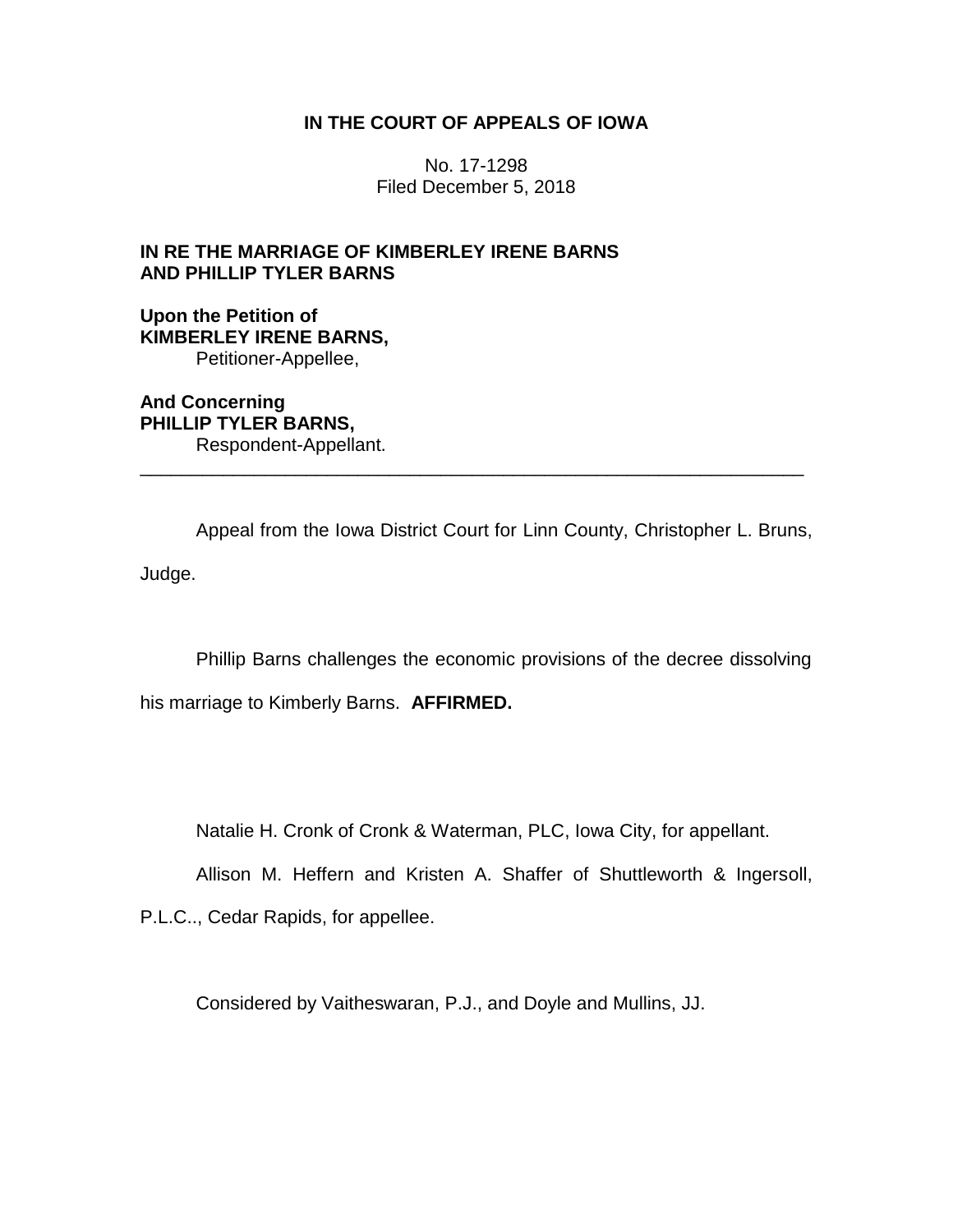#### **MULLINS, Judge.**

Phillip (Phil) Barns appeals the decree dissolving his marriage to Kimberly Barns. He challenges the trial court's award of spousal support to Kimberly as inequitable in both amount and duration and challenges the disposition of postmartial growth in the value of premarital assets. Kimberly requests an award of appellate attorney fees.

#### **I. Background Facts and Proceedings**

Kimberly and Phil were married July 20, 1996, when Kimberly was twentysix and Phil was forty. The marriage produced three children: JTB (born in 2002), EAB (born in 2005), and APB (born in 2007). Kimberly and Phil met when they both worked at the same hospital in San Bernardino, California. Kimberly was a full-time labor-and-delivery nurse; Phil was an emergency room physician. At the time of their marriage, they lived in Long Beach. Kimberly obtained her Bachelor's degree in nursing five months after the initiation of the marriage.

In late summer 1996, Phil accepted a position at Mercy Hospital in Cedar Rapids. The couple bought a home in Cedar Rapids, where Phil continued to live at the time of trial. In 1997, while working at Mercy Hospital in Cedar Rapids, Phil also began working at Mercy Hospital in Dubuque. Phil left his position at Mercy in Cedar Rapids in 1998 and continued to work part time in Dubuque. In 1999, he joined Great River Medical Center in Burlington. The couple bought an additional home in Nauvoo, Illinois and split their time between the two homes, depending on Phil's work schedule.

In the early 2000s, Phil and his father began raising bison at his father's farm in Illinois to market as a healthier alternative to red meat. Kimberly assisted

2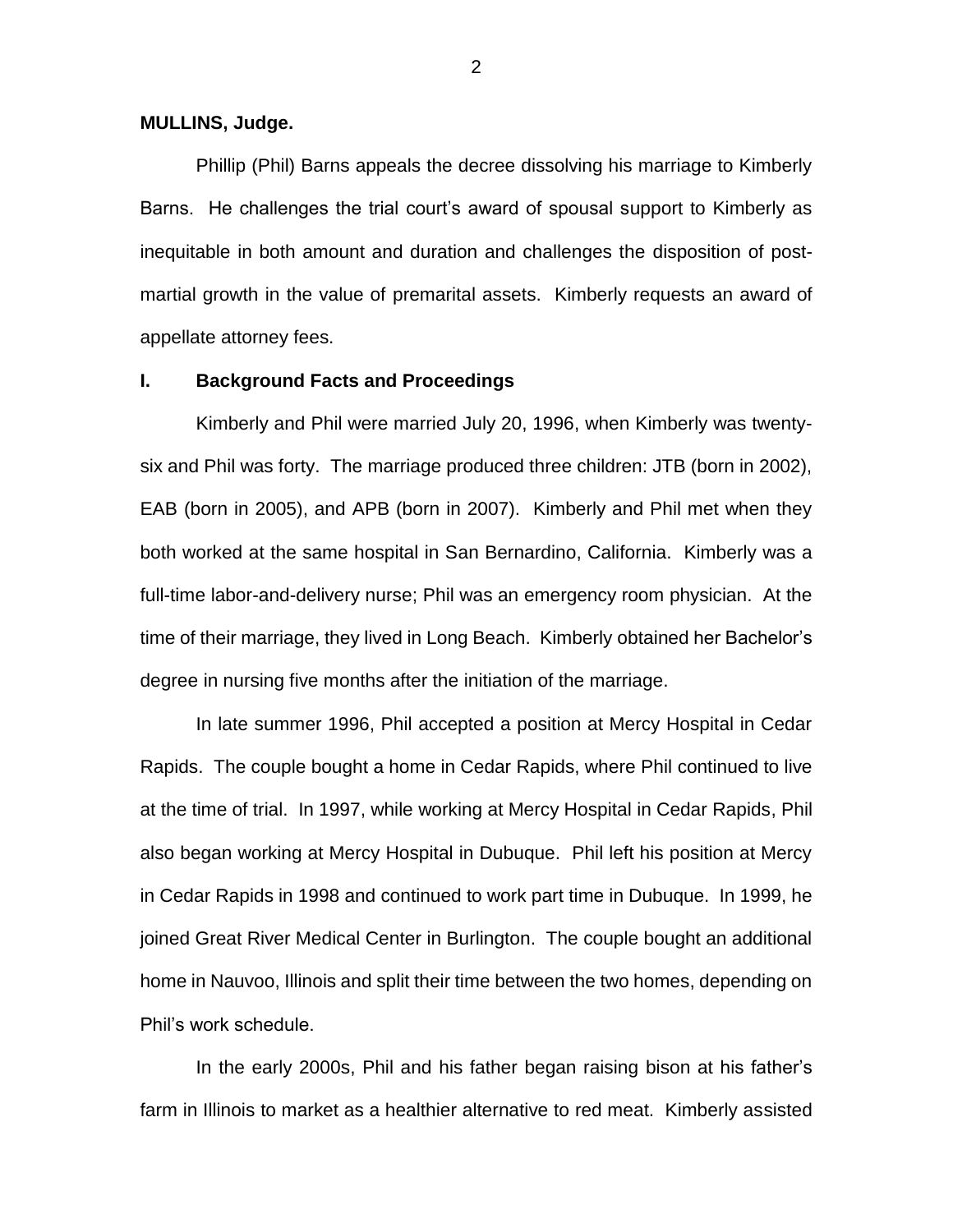the business, selling the meat at farmers' markets. The bison business was never profitable and was dissolved in 2013. Additionally, prior to their marriage, Phil had purchased a home in Lee County for his mother to use as a school. He retained ownership of this home throughout the marriage and at the time of trial. Phil's father died in 2010 and Phil and his sister are the sole heirs to their father's estate, which includes their father's original farm and his interest in a farm Phil and his father purchased together.

After moving to Iowa, Kimberly initially worked full time as a labor-anddelivery nurse at Mercy Hospital in Cedar Rapids. After less than a year, she reduced to part time. Kimberly further reduced her hours after the birth of JTB. She continued working as a nurse until six months after EAB was born, at which time she did not have any other steady employment and became mainly a stay-athome mother.

In 2006, Phil left Great River Medical Center for a position at Mercy Hospital in Iowa City. He generally worked more than forty hours per week along with work associated with the bison business, while Kimberly provided the majority of the day-to-day care for the children. In 2008, their Cedar Rapids home burned down and they sold the Nauvoo home. The family lived in a trailer on the Cedar Rapids property while the house was rebuilt on the same lot. Kimberly acted as the general contractor for rebuilding the home, which took nearly two years to complete.

In 2010, Kimberly started working as an assistant directress at Cedar Valley Montessori, where the youngest child attended at the time. The other two children had attended there before going to school. Kimberly initially worked twenty-five

3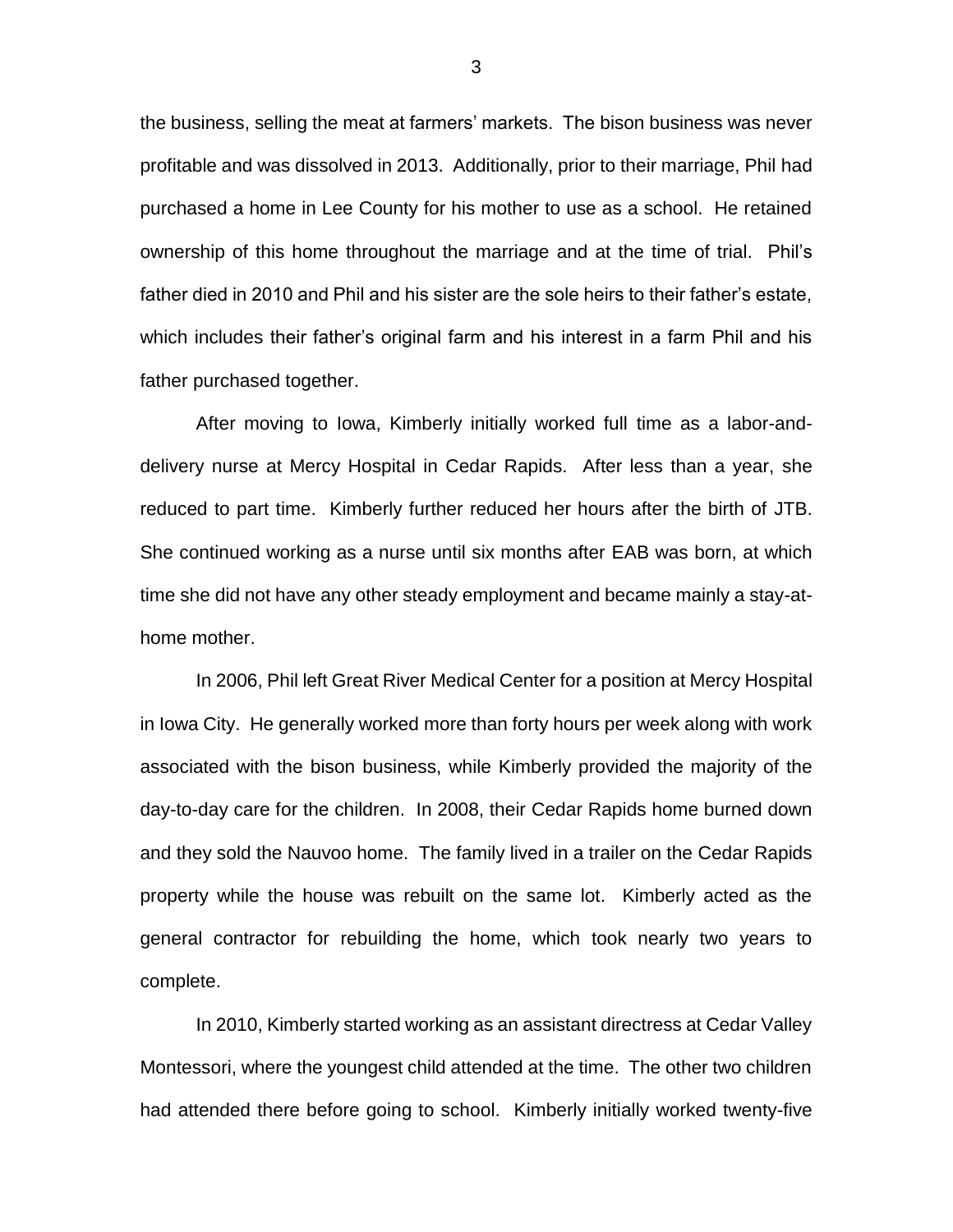hours per week while the children were in school, which eventually increased to thirty-five hours. She earned approximately eleven dollars per hour. In 2014, she obtained a part-time position as an RN at Mercy in Cedar Rapids, where she continued to work at the time of trial. She typically worked thirty to thirty-five hours with a minimum of twenty hours guaranteed. Kimberly also continued to occasionally pick up shifts at Cedar Valley. If she worked forty hours per week, she believed she would earn approximately \$53,000.00 per year.

Phil worked at Mercy in Iowa City until February 2017. He then started working at Finley Hospital in Dubuque as the director of the emergency department. He continued to work at Finley at the time of trial. He earns \$180.00 per hour with a minimum of 1728 hours per year, in addition to shift differentials, incentives and bonuses. He calculated his gross annual income as \$354,646.00.

The relationship between Kimberly and Phil broke down in 2013. Kimberly announced to Phil that she wanted to dissolve the marriage in February 2013 but remained in the marital home where the atmosphere was strained and the parties slept in different rooms. She moved out at the end of November or beginning of December and moved into a rental in Marion with the children. She continued to reside in this house at the time of trial. Phil remained in the Cedar Rapids home.

Kimberly filed a petition for dissolution of marriage in August 2013. At the trial in April 2017, the court heard from both parties and two experts presented by Phil: an accountant who opined on a reasonable financial settlement and a coparenting expert.<sup>1</sup> The report of Kimberly's expert witness on spousal support was

 $\overline{a}$ 

<sup>&</sup>lt;sup>1</sup> The court also heard from a neighbor who has known the family for twenty years and two family acquaintances who knew the family through Scouts and Montessori.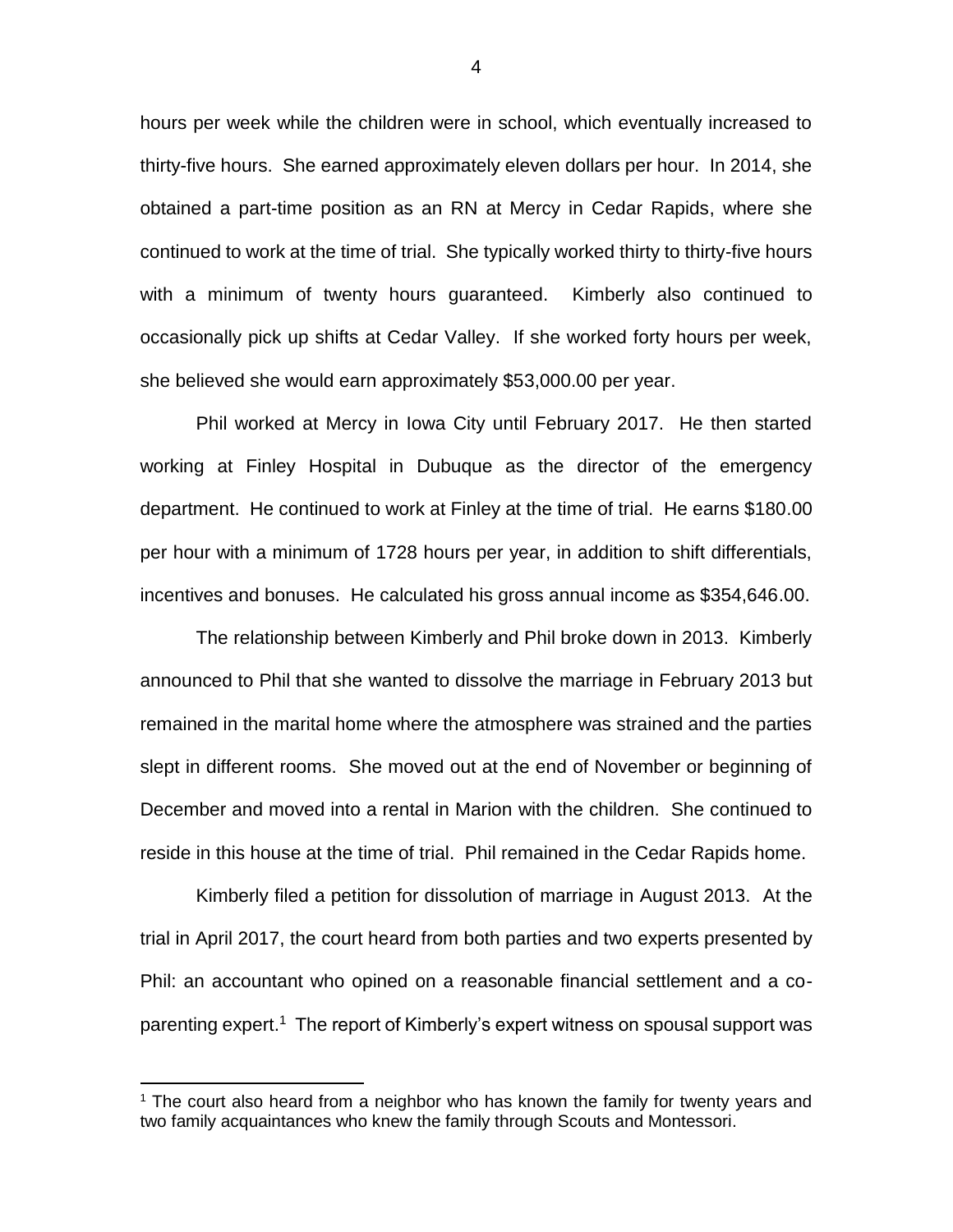admitted by stipulation. The district court entered the decree dissolving the marriage in June, in which it awarded Kimberly and Phil joint legal custody of the children, granted Kimberly physical care, and allowed Phil visitation and custodial access. The court ordered Phil to pay child support.<sup>2</sup> The court ordered Kimberly to maintain health insurance for the children, and Phil to maintain a life insurance policy with Kimberly as the beneficiary until his spousal-support obligation ends. The court ordered Phil to pay \$7000.00 per month in spousal support to continue for nine years. Further, after carefully identifying what the court considered to be marital property, the court awarded Kimberly a net property distribution of  $$1,467,568.48$  and awarded Phil a net property distribution of  $$1,465,852.60.^3$  The court's findings and rationale for the property distribution are extensive. In addition to those distributions, premarital property was awarded to the respective owner at its value at the time of marriage and each party retained inherited property interests. The appreciation of premarital assets during the course of the marriage was included as marital assets in the property distribution amounts listed above.

 Phil appeals only the trial court's award of spousal support and the disposition of post-martial growth in the value of premarital assets. Kimberly requests an award of appellate attorney fees.

 $\overline{a}$ 

 $2$  Phil must pay \$2287.66 per month for the three children. The amount will decrease to \$2020.36 when there are two children to support and \$1485.79 when there is only one child to support.

<sup>&</sup>lt;sup>3</sup> These are the values entered after the parties' post-decree motions pursuant to lowa Rule of Civil Procedure 1.904(2).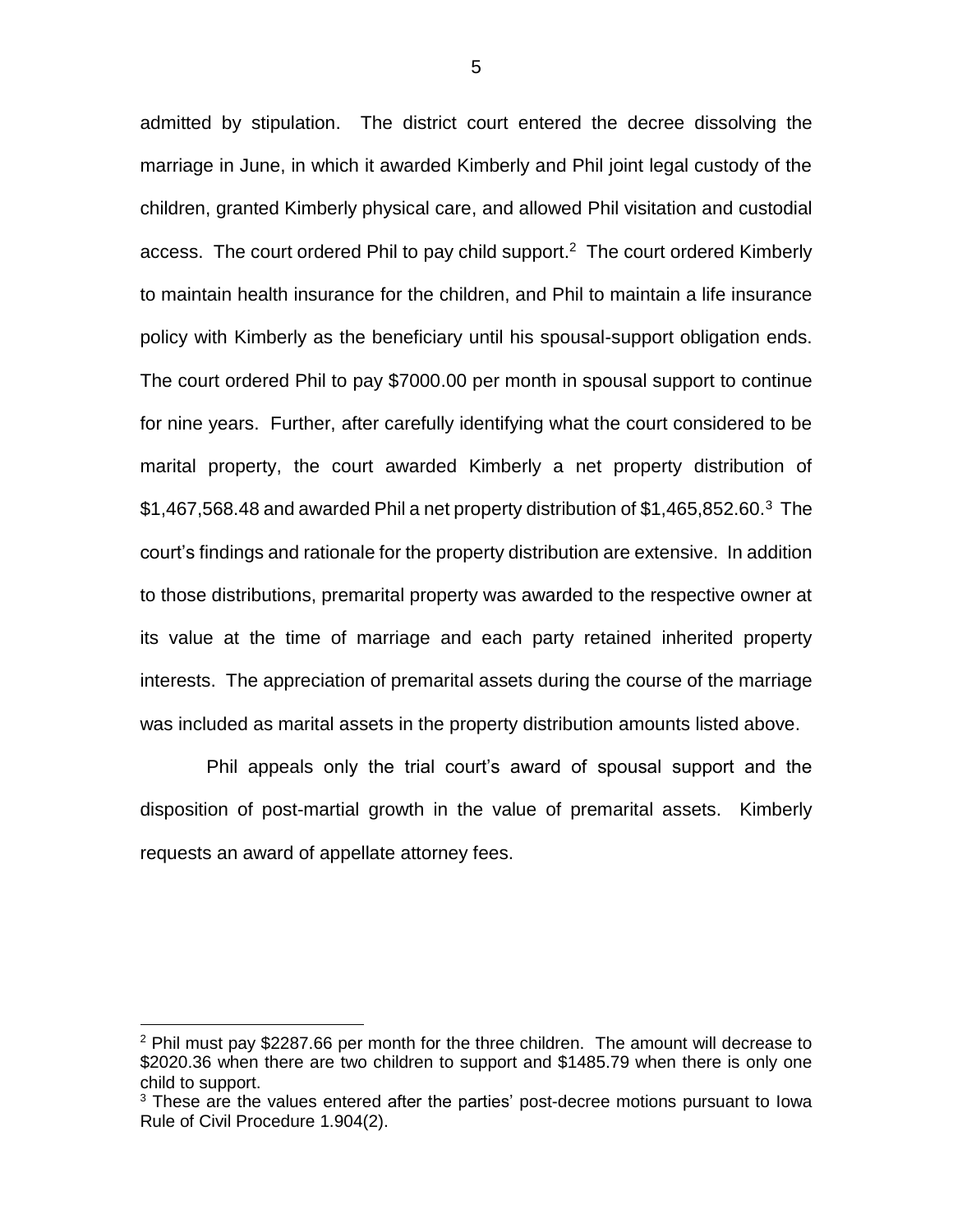### **II. Standard of Review**

Dissolution proceedings are tried in equity, therefore the standard of review is de novo. *In re Marriage of Mauer*, 874 N.W.2d 103, 106 (Iowa 2016). We give weight to the trial court's findings of fact, especially when considering witness credibility but are not bound by them. Iowa R. App. P.  $6.904(3)(q)$ . We give "the trial court considerable latitude" relating to spousal support and will only disturb its order "when there has been a failure to do equity." *In re Marriage of Gust*, 858 N.W.2d 402, 406 (Iowa 2015).

### **III. Analysis**

#### A. Spousal support

Phil challenges the award of spousal support to Kimberly as inequitable in both amount and duration. He argues the trial court failed to consider the parties' respective ages in its determination of support and contends the age difference places each in a different position in their ability to earn future income. Further, he argues Kimberly's ability to obtain gainful employment in the nursing field within a month of seeking employment illustrates her absence from the workplace throughout the marriage does not hinder her earning potential. Phil requests either a reduction in the obligation or the elimination of the support award entirely.

The trial court ordered Phil to pay spousal support to Kimberly in the amount of \$7000.00 per month for nine years and characterized the award as traditional alimony. The trial court reasoned:

Going forward, the parties will have Phil's anticipated income of \$354,646 and Kim's earning capacity of \$53,000. Each of the parties will have very significant net assets as a result of the property division detailed . . . below. Kim argues the court should award her \$5,000 per month in alimony for nine years or until one of the parties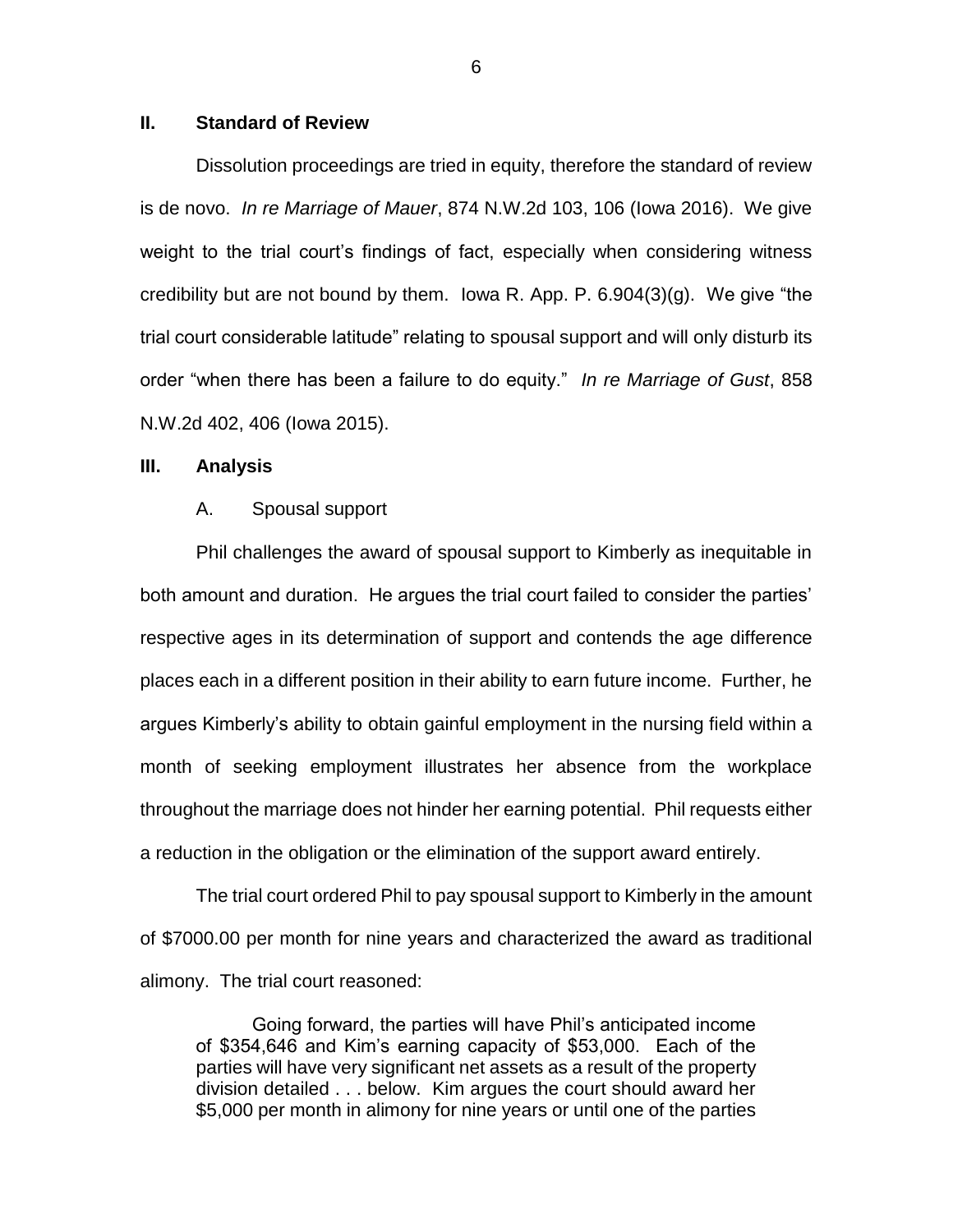dies. Phil argues that the court should allow only \$1,250 per month for three years for alimony because Kim can use her share of the marital assets to support her lifestyle prior to retirement. Neither party explains whether they would characterize the alimony award as rehabilitative alimony or traditional alimony.

Phil's requested relief would not be consistent with the lifestyle the parties had prior to their separation. They were previously able to enjoy an extremely comfortable life while accumulating versus dissipating their assets. Phil's request would require Kim to dissipate her assets. . . .

. . . . .... Because Phil has much less time to reposition himself for retirement after this divorce, the court needs to account for the fact that the property distribution will have put Phil at a relative disadvantage when he reaches retirement age. At that point, Phil will have to live on his assets (both retirement and non-retirement investments), his social security, and any pensions he is eligible to receive. Phil will have little time to rebuild his retirement assets, although he already has earned a greater social security benefit than Kim and he will have more net income than Kim with which to rebuild his retirement assets.

Case law provides that "whether to award spousal support lies in the

discretion of the court, that we must decide each case based upon its own

particular circumstances, and that precedent may be of little value in deciding each

case." *Gust*, 858 N.W.2d at 408. In deciding whether to grant spousal support,

the court must consider all the factors under Iowa Code section 598.21A(1) (2013)

and the factors "cannot be considered in isolation from each other." *Id.* The

factors, in pertinent part, include:

a. The length of the marriage.

b. The age and physical and emotional health of the parties.

c. The distribution of property made pursuant to section 598.21.

d. The educational level of each party at the time of marriage and at the time the action is commenced.

e. The earning capacity of the party seeking maintenance, including educational background, training, employment skills, work experience, length of absence from the job market, responsibilities for children under either an award of custody or physical care, and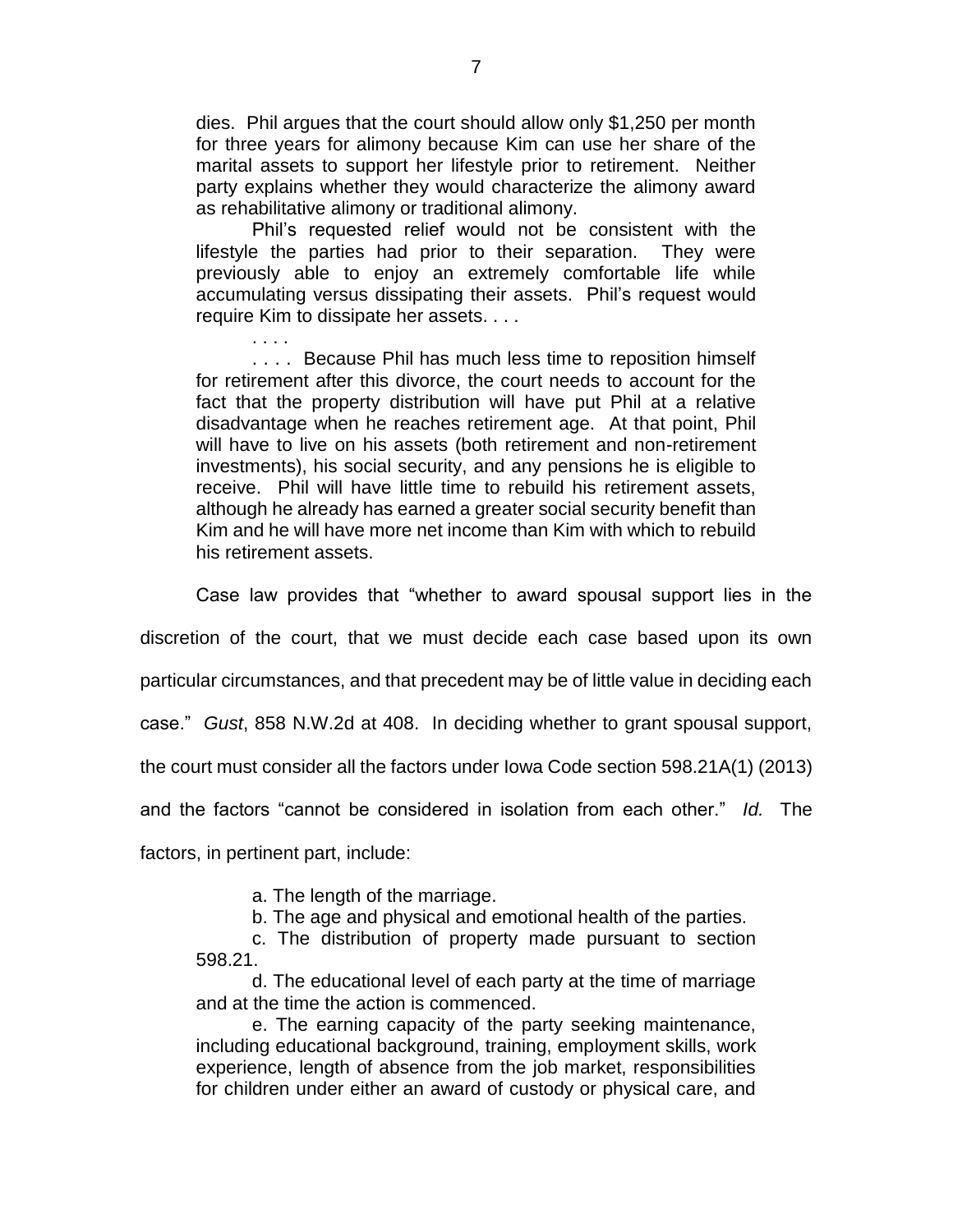the time and expense necessary to acquire sufficient education or training to enable the party to find appropriate employment.

f. The feasibility of the party seeking maintenance becoming self-supporting at a standard of living reasonably comparable to that enjoyed during the marriage, and the length of time necessary to achieve this goal.

g. The tax consequences to each party.

j. Other factors the court may determine to be relevant in an individual case.

Iowa Code § 598.21A(1).

. . . .

In this case, the trial court awarded Kimberly traditional spousal support. The court typically awards traditional alimony in "long-term marriages where life patterns have largely been set and the earning potential of both spouses can be predicted with some reliability." *In re Marriage of Kurtt*, 561 N.W.2d 385, 388 (Iowa Ct. App. 1997). The purpose of traditional alimony "is to provide the receiving spouse with support comparable to what he or she would receive if the marriage continued" and "is ordinarily of unlimited or indefinite duration." *Gust*, 858 N.W.2d at 408 (quoting *In re Marriage of Hettinga*, 574 N.W.2d 920, 922 (Iowa Ct. App. 1997)).

Here, the length of the marriage, nearly twenty-one years, meets the "durational threshold [to] merit serious consideration for traditional spousal support." *Id.* at 411. There is nothing in the record which indicates either Kimberly or Phil suffer from any physical or emotional issues which would affect their health. However there is a significant age difference between the parties, fourteen years. *See* Iowa Code § 598.21A(1)(b). Phil is much closer to retirement age than Kimberly, though he did not testify to any definite retirement plans. Both Kimberly and Phil are educated. However Phil's education is more advanced. With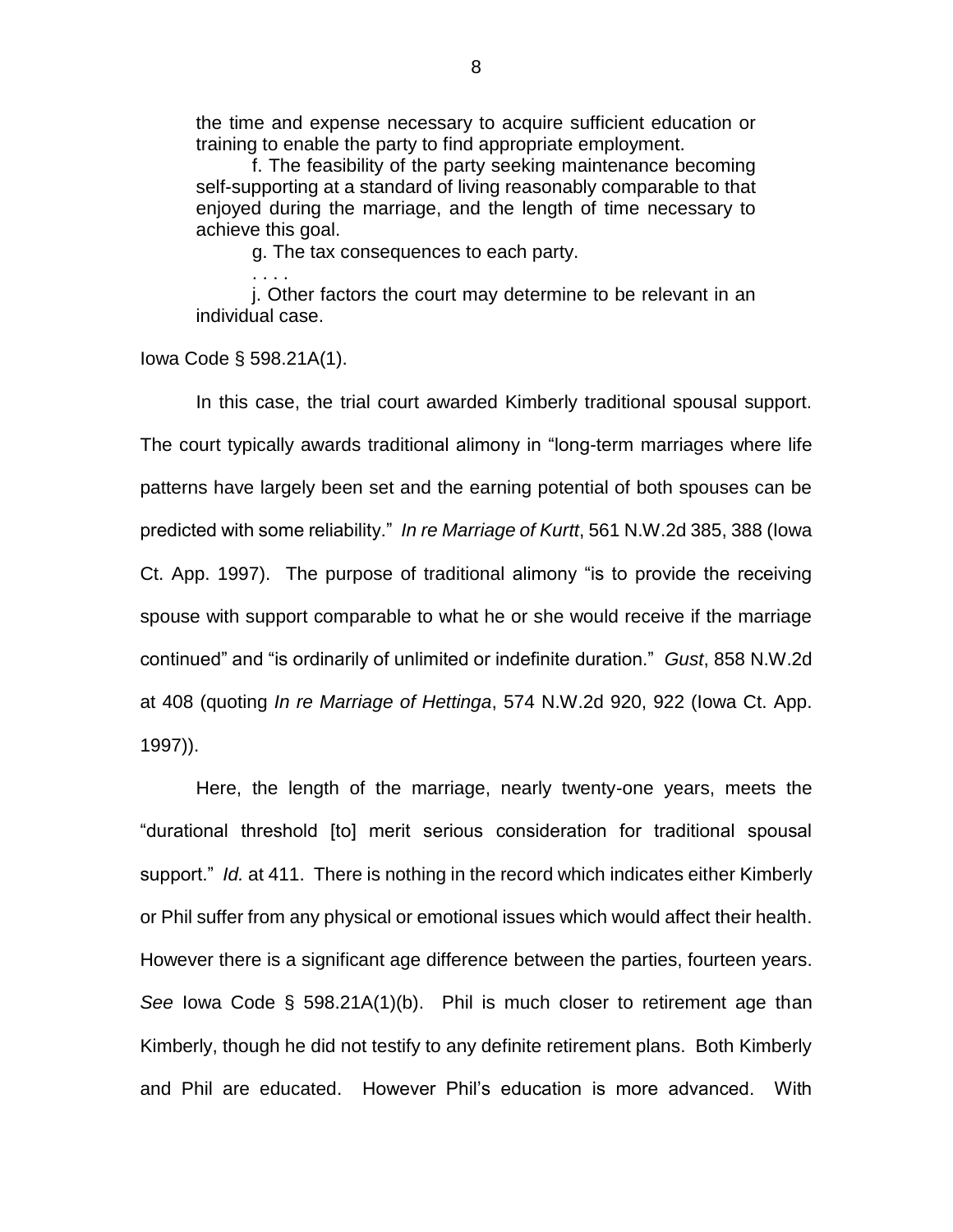"marriages of relatively long duration, '[t]he imposition and length of an award of traditional alimony is primarily predicated on need and ability.'" *Gust*, 858 N.W.2d at 411 (quoting *In re Marriage of Wendell*, 581 N.W.2d 197, 201 (Iowa Ct. App. 1998)). The measurement "for determining need has been the ability of a spouse to become self-sufficient at 'a standard of living reasonably comparable to that enjoyed during the marriage.'" *Id.* (quoting Iowa Code § 598.21A(1)(f)). To determine need, "we focus on the earning capability of the spouses, not necessarily on actual income." *Id.*

Though Kimberly was working less than full time at the time of trial, the court found her testimony credible that if she were to work full-time, she could earn approximately \$53,000.00. Further, the trial court found Phil's annual income was \$354,646.00, based upon his own child-support calculation. The difference between Kimberly's earning capacity and Phil's employment income is significant, with Phil's income being six times greater. There is nothing in the record that provides this disparity will change while both parties are working. Additionally, though Kimberly can obtain a full-time position to receive income closer to her earning capacity, the record provides she will not be able to reach a level of selfsupport "at a standard of living reasonably comparable to that [she] enjoyed during the marriage," without an award of spousal support. *See* Iowa Code § 598.21A(1)(f). Therefore, spousal support is appropriate to allow Kimberly a standard of living comparable to that she enjoyed during the marriage. The trial court found that "even an award of \$7,000 per month in alimony leaves Phil in a far superior financial position than Kim." Upon our de novo review and the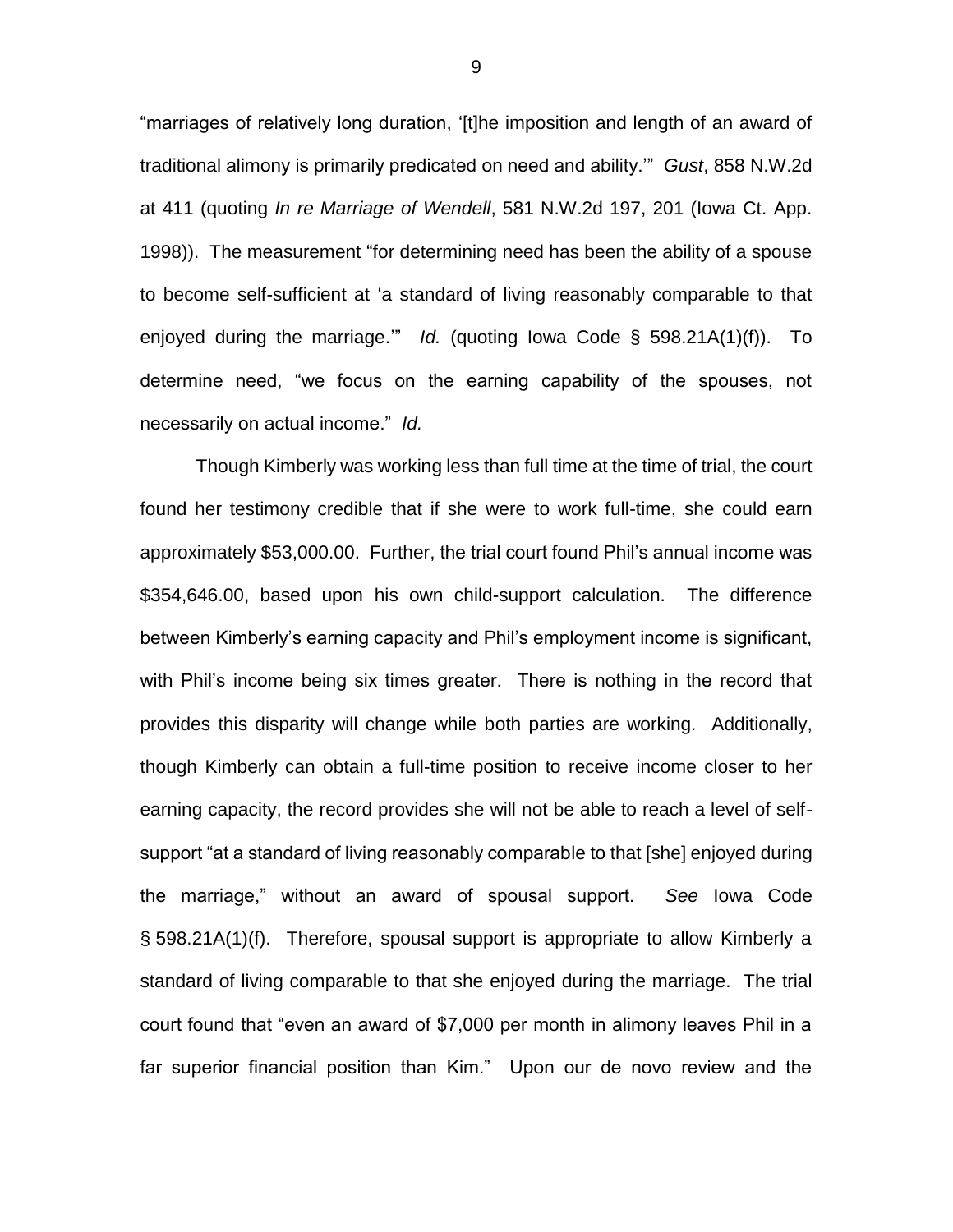application of the section 598.21A(1) factors, we cannot say that this award was inequitable.

With respect to duration, "an award of traditional spousal support is normally payable until the death of either party [or] the payee's remarriage." *Gust*, 858 N.W.2d at 412. However, Phil is closer to retirement age than Kimberly. "[R]etirement plans should be considered in framing the financial clauses of a dissolution decree" and "[t]he dissolution court must recognize the future retirement needs of divorcing persons." *In re Marriage of Fall*, 593 N.W.2d 164, 167 (Iowa Ct. App. 1999). Kimberly acknowledged that Phil would reach retirement age much sooner than her and she was agreeable to ending spousal support when he attained full retirement age. The trial court recognized the age disparity and Phil's likely retirement within the next ten years, resulting in less time to prepare and rebuild for retirement after the dissolution and its effects on his assets. Further, the trial court found that Phil would likely need to continue to work for at least some time after the dissolution in order to meet his child-support obligations but once he retires, he would no longer be able to afford the spousalsupport payments. Due to the contentious nature of the parties' behavior, the trial court set spousal support for a set number of years, nine, rather than until the designation of Phil's "retirement," seeking to reduce any potential for conflict about whether or when Phil has "retired." Based upon these findings, the court held that a spousal support award of \$7000.00 per month for nine years was appropriate. Upon our de novo review, we cannot say that the trial court's award of spousal support for nine years was inequitable under the circumstances and we therefore affirm the spousal-support award.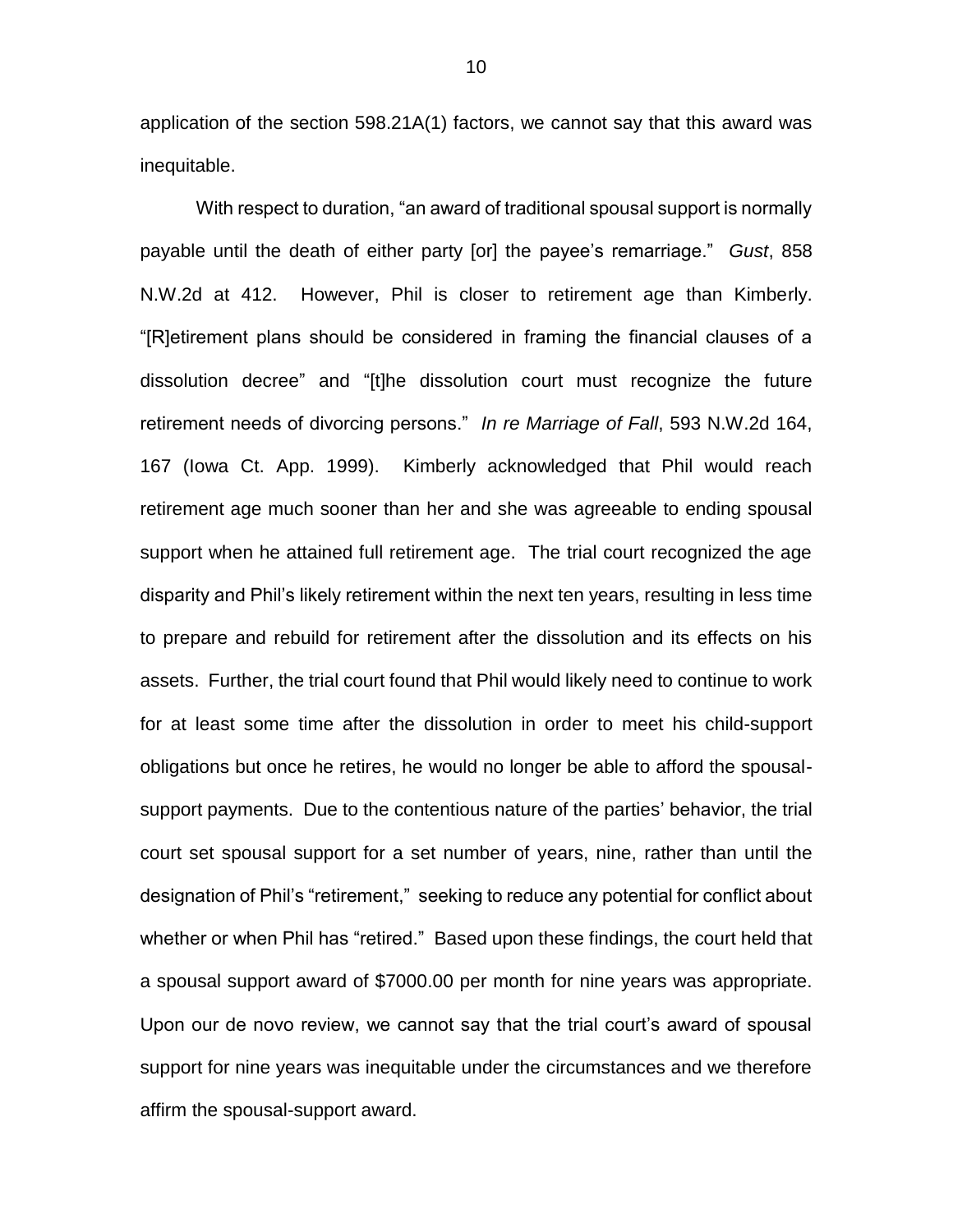### B. Property Distribution

Phil contends the court's decision to divide the appreciation that occurred during the marriage for stock and a home he purchased before the marriage was inequitable. He argues Kimberly did not contribute to either asset in any way and it was therefore inequitable to treat the appreciation as a marital asset. Kimberly asserts that both the appreciation in value during the marriage and the premarital value of both assets should have been included in the trial court's distribution.

"All property of the marriage that exists at the time of the divorce, other than gifts and inheritances to one spouse, is divisible property." *In re Marriage of Sullins*, 715 N.W.2d 242, 247 (Iowa 2006). This "includes not only property acquired during the marriage by one or both of the parties, but property owned prior to the marriage by a party." *Id*. (quoting *In re Marriage of Schriner*, 695 N.W.2d 493, 496 (Iowa 2005)). When "considering accumulations to premarital assets, we do not limit our focus to the parties' direct contributions to the increase." *Wendell*, 581 N.W.2d at 199. Instead, we "consider the contributions of each party to the overall marriage, as well as all other factors." *Id.*; *see* Iowa Code § 598.21(5). "Financial matters make up only a portion of a marriage, and must not be emphasized over other contributions in determining an equitable contribution." *Id.* "[M]arriage does not come with a ledger" and "[e]ach person's total contributions to the marriage cannot be reduced to a dollar amount." *In re Marriage of Fennelly*, 737 N.W.2d 97, 103–04 (Iowa 2007). Further, "many contributions are incapable of calculation, such as love, support, and companionship*.*" *Id.* at 104.

11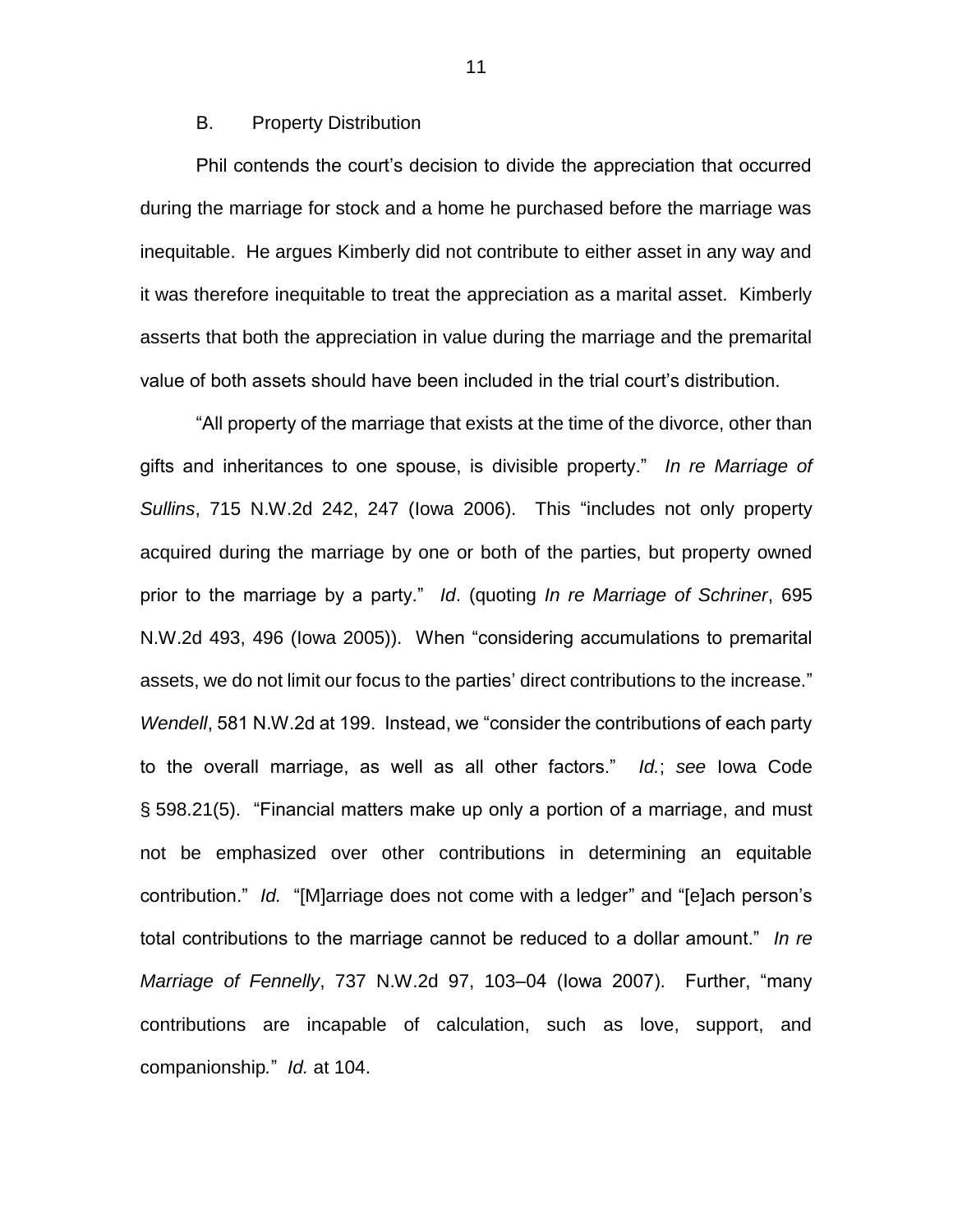Here, both parties contributed in countless ways to the marriage. While no one disagrees that Phil provided the financial base for the marriage, Kimberly also contributed to the marriage by, among other things, providing the majority of the child care, acting as the general contractor overseeing the construction of their house after fire destroyed their previous marital home, and assisting with the bison business. Phil conceded in his testimony that the home was not an inherited asset, which he initially asserted. Therefore, it was proper for the trial court to include it within the divisible estate and "the date of trial [was] the most appropriate date to value assets." *In re Marriage of Campbell*, 623 N.W.2d 585, 588 (Iowa Ct. App. 2001). In determining an equitable division, the premarital status of both the home and stocks was only one of several factors the court needed to consider pursuant to section 598.21(5). The court was free to "place different degrees of weight" on that status but could "not separate the [house and stocks] from the divisible estate and automatically award" them to Phil. *Sullins*, 715 N.W.2d at 247. "Nor do we find it appropriate when dividing property to emphasize *how* each asset appreciated—fortuitously versus laboriously—when the parties have been married for nearly fifteen years." *Fennelly*, 737 N.W.2d at 104. The trial court ultimately treated only the appreciation of the home and stocks as marital assets for property distribution purposes. On our de novo review and considering the length of this marriage and all other relevant factors, we affirm the trial court's property distribution of these assets.

### C. Appellate Attorney Fees

Kimberly requests appellate attorney fees of at least \$10,000.00. "Appellate attorney fees are not a matter of right, but rather rest in this court's discretion." *In*